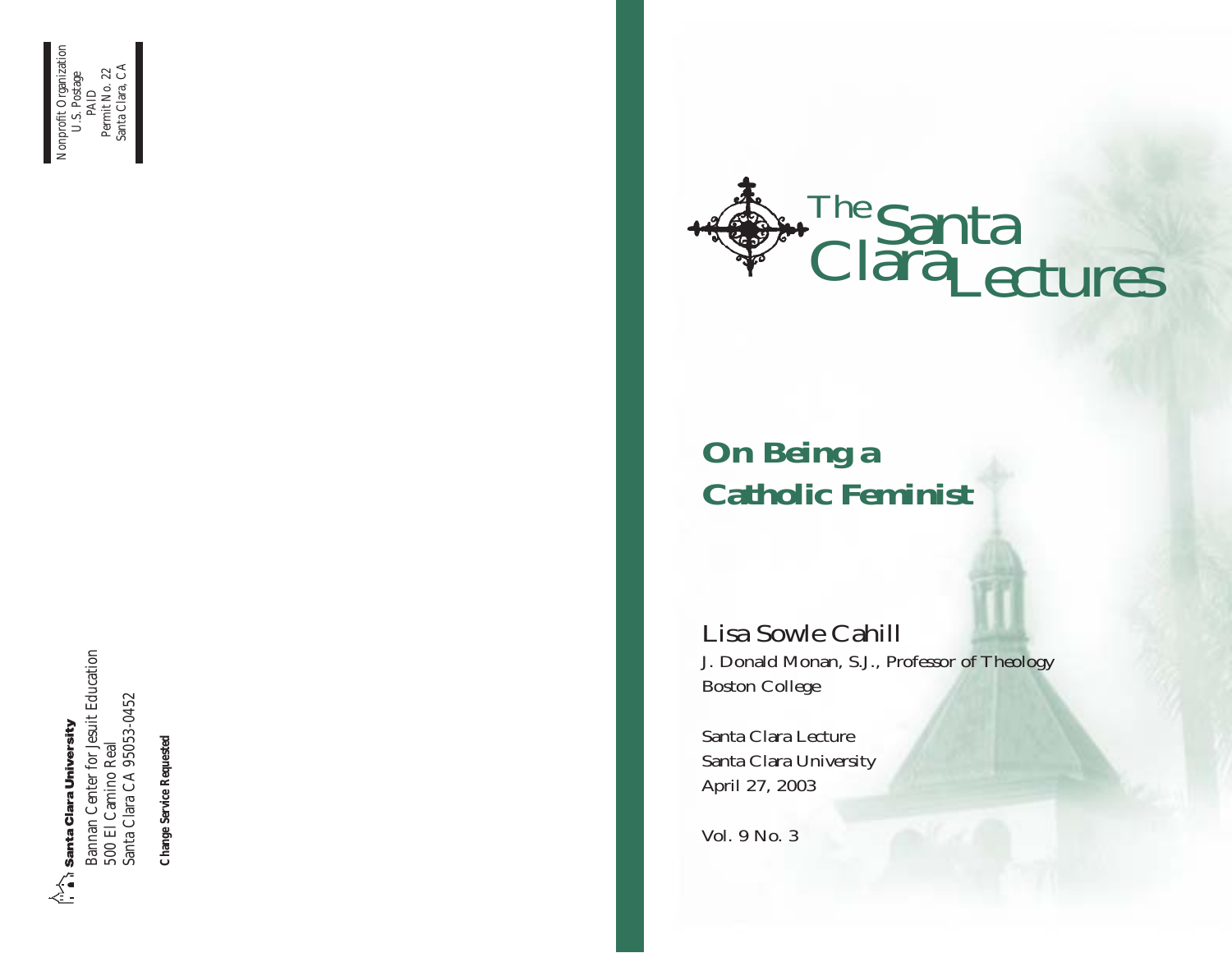## **Previous Lecturers**



In 1994, through the generosity of Bannan Center for Jesuit Education, the Department of Religious Studies of Santa Clara University inaugurated the Santa Clara Lectures. This series brings to campus leading scholars in theology, offering the University community and the general public an ongoing exposure to debate on the most significant issues of our times. Santa Clara University will publish these lectures and distribute them throughout the United States and internationally.

Santa Clara University, a comprehensive Jesuit, Catholic university located in California's Silicon Valley, offers its 7,400 students rigorous undergraduate curricula in arts and sciences, business, and engineering, plus master's and law degrees. Distinguished nationally by the third-highest graduation rate among U.S. master's universities, California's oldest higher education institution demonstrates faith-inspired values of ethics and social justice. For more information, see www.scu.edu.

Bannan Center for Jesuit Education 408-551-1951 408-554-7175 FAX http://www.scu.edu/BannanCenter/

Dear readers:

This lecture is printed in black ink to facilitate duplication for personal or classroom use. It can also be found online at www.scu.edu/BannanCenter/lectures.htm

John Meier Denise Carmody Margaret Farley David O'Brien Francis X. Clooney, S.J. Mary Jo Weaver Ron Hansen Pierre DuMaine Phyllis Trible M. Shawn Copeland John R. Donahue, S.J. Bill Cain Elizabeth A. Johnson Klaus J. Porzig, M.D. David Hollenbach, S.J. Joseph Daoust, S.J. Sandra Schneiders, I.H.M. Robert E. Kennedy, S.J. Peter-Hans Kolvenbach, S.J. Catherine Bell Rick Curry, S.J. Tom Beaudoin Gregory Chisholm, S.J. Mary Catherine Hilkent, O.P. Michael Czerny, S.J. Max L. Stackhouse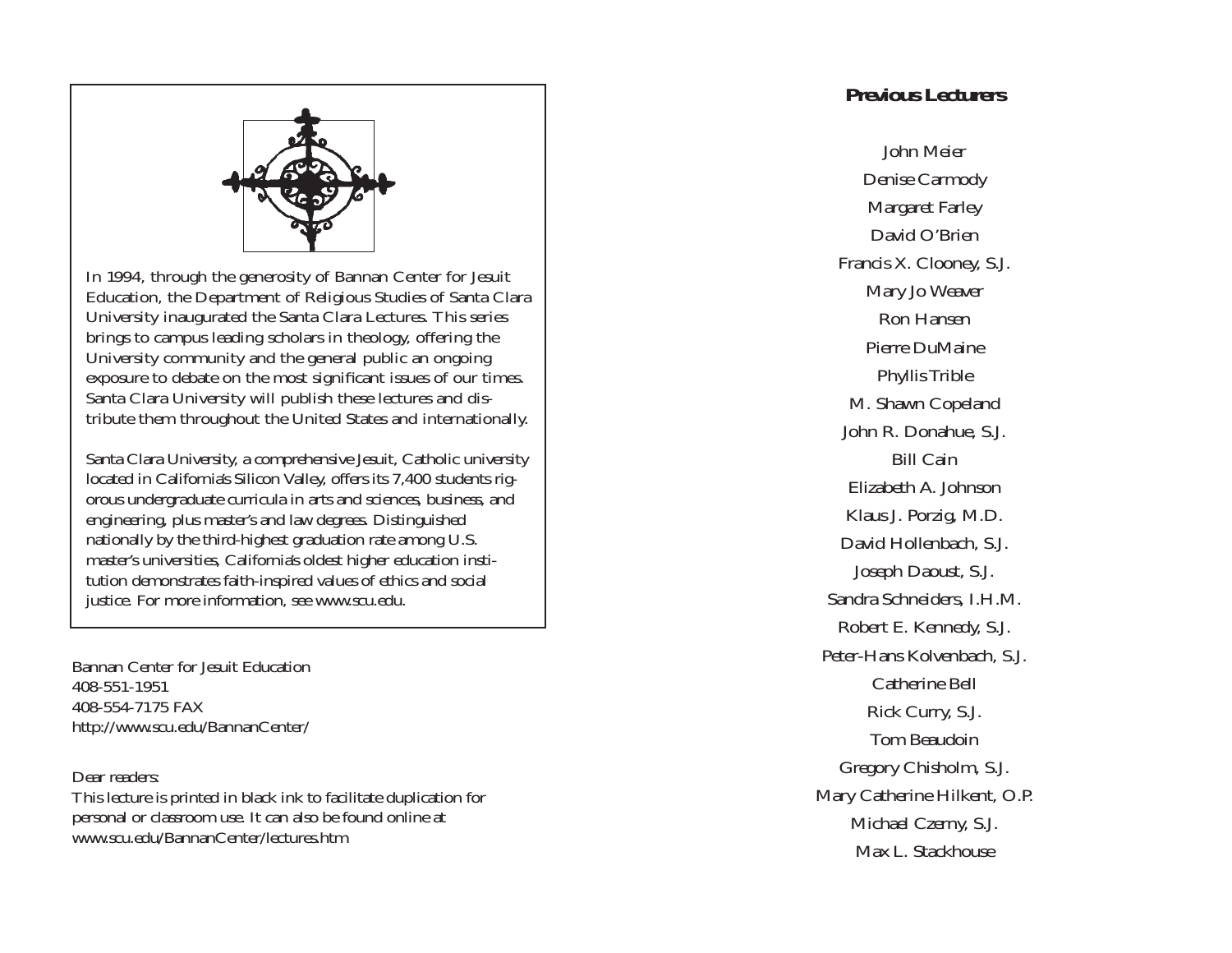U.S. Catholic women growing up at the time of the Second Vatican Council have a different experience of Catholicism and society than that of young adults today. While Vatican II women have strong roots in a cohesive Church, they also came of age in a more repressive society and in a religious community with separate, hierarchical gender roles. While these two groups of women have different experiences of sexuality, gender, and the home-work conflict, they can share a feminism based on Catholicism's strong traditional commitment to social justice and to a sacramental understanding of faith, reappropriated for a newly global and participatory Church.

I am a Catholic and a feminist, and a member of the generation of Catholic women that not only lived through the Second Vatican Council, but are old enough to remember it (and young enough not to have forgotten yet). Catholicism and feminism both have distinctive meanings for women like me, meanings that are closely tied to our formative experiences. What does my experience have in common (or not) with that of younger women, women of different socioeconomic or racial backgrounds, or women around the globe? Is being a Catholic feminist easier than it was in the 1960's and 70's—or harder?

Let us explore together both the difficulties and possibilities of Catholic feminism today. I will lay the groundwork in four phases.<sup>1</sup> First, I want to "set the stage" by telling you my own "story." My story is not intrinsically all that interesting and it is certainly not unique. Yet in its very ordinariness, it may help us understand why there is a sort of "generation gap" in the Catholic feminist project today. Second, I will offer some more specific examples from today's context, showing both the hard parts and the strong parts of Catholic tradition in relation to roles of women. Third, I will briefly offer resources for feminist theology in some distinctively Catholic theological emphases (incarnation, sacramentality, embodiment, and social justice), though with two caveats. On the one hand, there are many more theological topics that could be fruitfully discussed in relation to feminist theology; on the other, even these touch points cannot be mentioned uncritically. Fourth and finally, I will consider some of the special challenges that globalization and a "world church" present to Catholic feminism.

### **One Woman's Story**

As I mentioned, I am a "relic" from before the era of Vatican II. That was a time before "globalization" was a buzzword, and before North American Catholics were all that conscious of non-Western Catholic traditions. It was also a time before women even expected to claim real equality with men. Just as I took sex stereotypes for granted, it did not even occur to me as a girl to question why the priest was always a man; why nuns inhabited a separate environment, wore long black robes, and appeared to be hairless; or why we were encouraged to choose our confirmation names from a seemingly endless list of youths who choose a gory death rather than lose their virginity.

My childhood in the 1950's and early 60's is suffused with memories of Catholic piety and practices which were at once parochial, romantic, prayerful, stifling, uplifting, fear-inducing, identity-forming, spiritual, hopeful and sexist. I can remember my Dad's love for the sisters who taught him in grade school in Michigan and by his account consistently outsmarted his shenanigans. I can remember my Dad taking us into church on All Saints' Day, so that we might offer magical prayers that would suddenly (and on that day only) release my grandparents from the torments of purgatory. I can remember having holy water fonts full of (diluted) Lourdes water in our bedrooms. I remember being in Rome, about nine years old, pressed in throngs of people in St. Peter's who craned for a glimpse of Pius XII being carried about on a gilt chair. I can remember Mass in Latin and CYO dances. I can remember parading with the other eighth-grade girls, dressed in white, to crown the Virgin Mary.

I can remember the class being called up to sister's desk one by one after we had taken a career aptitude test, and her strained smile as she read off the testing service's first career choice for me ("priest or minister"), and quickly moved on to the second ("volunteer or social worker"). I can remember my convert mother's stiffness in and around Catholic religious services, the baby brother who lived a few hours (my parents had been advised by doctors to use birth control), and my mother's increasing hostility toward Catholic moral teachings and trappings of just about any sort. But I also remember that she kept in her room a crucifix and a small bust of Mary handed down from her own "fallen away" mother.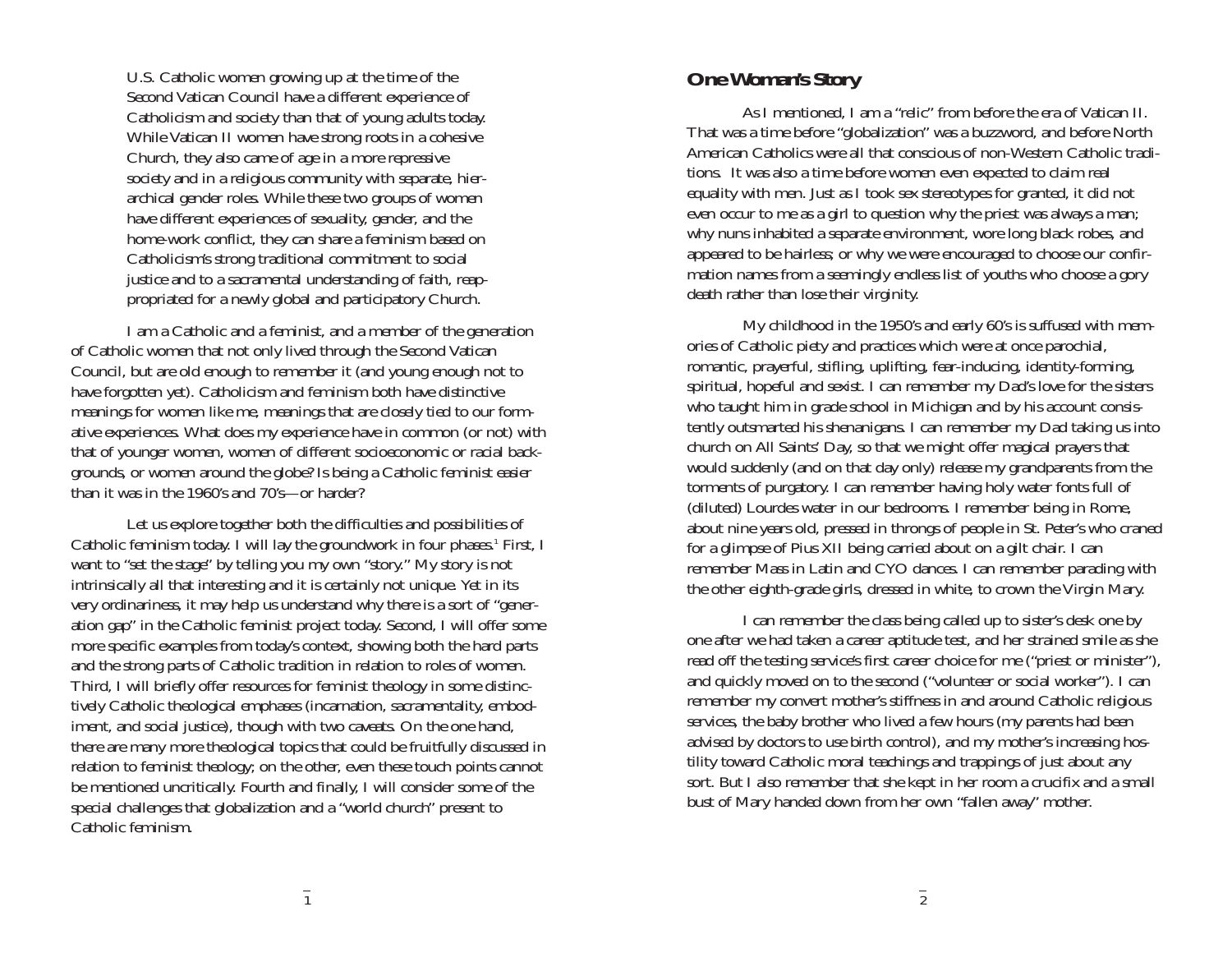All this is background to my personal experience of the Second Vatican Council. I attended the Sisters' of Mercy Holy Trinity High School in Washington, D.C., from 1962 to 1966, years roughly coinciding with the Council. One of my most vivid memories is listening with rapt attention as my senior year theology teacher conveyed to us the contents and significance of the almost daily bulletins from Rome, extensively covered by both religious and secular news media. Granting that my memory forty years later is highly selective and occasionally inventive, and that many events and details are recollected as having a significance that they could only have acquired later, I still look back on those years as emblematic of the situation of Catholic women "then" and "now," and the changes that both connect and disconnect the past and the present.

It is often said that single-sex education is a good seedbed for the self-confidence of young women, and I believe that was generally true in my case and in that of most of my schoolmates at Holy Trinity. It was a small school; most members of our graduating class of about 25 are still in touch. My teachers reflected in microcosm many blessings, tensions and revolutions in Catholic women's experience of the time. Sisters Perpetua and Joseph taught us math and science, respectively; some of us may have had difficulties with the subject matter, but we never believed it due to a design flaw in the female brain. Sr. Mary Nivard took an interest in me as a shy freshman, and left a pastel statue of the Virgin Mary in my locker. I heard she now works in AIDS ministry. Sr. Mary Frederick, our lively English and drama teacher, later married a young priest assigned to the adjoining parish. They are both active in CORPUS, as association of former priests and activists for change in Church rules mandating clerical celibacy. A few years ago, after I had given a lecture on feminist theology in a series sponsored by the Mercy sisters and Jesuit Spring Hill College in Mobile, Sr. Rosalie, who taught Spanish and was from Alabama, wrote to me to tell me she is proud of my work. I understand she now works with the sick and dying.

Our theology instructor in senior year was Lucy Denise, a young lay woman studying for a master's degree in theology from a Catholic women's college, Dunbarton College of the Holy Cross. Although I think few of us were even aware of the term "feminism," Miss Denise provided an alternative to the reigning expectations for girls like us. Engaged to be married and a paragon of style in the eyes of her fascinated charges, she also sought an advanced degree in an area of study considered almost

exclusively a male preserve. Her enthusiasm for the Council and a message of lay empowerment fairly flowed from her coverage of the Pastoral Constitution on the Church in the Modern World (Gaudium et spes). Miss Denise's very presence signified the seismic shifts that were taking place not far below the surface of the Catholic culture of the day.

I appreciate the paradoxical complexity that probably accompanies every paradigm shift when I recall that in my senior year I lived in an Opus Dei residence for women, recommended by my high school principal to my parents, whom an employment change took out of state. In 1965, Opus Dei piety did not seem closed, elitist or bizarre; a lot of Catholics acted as if they belonged to a secret society.<sup>2</sup>

I graduated from the University of Santa Clara in 1970. The Second Vatican Council was over but the Vietnam War was still well underway. It was a time of transformation in the Catholic Church, struggling to catch up with seismic readjustments in the mid-century social terrain. Two great evolutions in American society and the Church were, as I look back, especially important in forming the person and scholar I was to become. The first was a skeptical attitude toward authority in general, especially as embodied in representatives of church and state; the second was the emergence of women into all kinds of new roles in church and society. For Catholics, the emergence of "women's liberation" and Christian feminism was a piece of a bigger movement of the laity in general into roles of influence and authority in the Church. Unfortunately I do not remember being taught by even one female theology instructor at Santa Clara in the sixties, a situation that has been rectified magnificently in the Santa Clara of today. The renewal of lay participation in Catholicism may have begun with Pope John XXIII's personal commitments and style, but it soon spun into amazing changes in popular piety, liturgy, theology, and religious education. A new generation was being prepared for a much more active role in Church life and a more energetic engagement with secular culture than could possibly have been imagined only a decade before.

The Catholic faith was being energized in a way that has sustained me through my own doctoral studies at the University of Chicago (in the company of many Jesuit priests, I might add—another novel situation for Catholic women), and then almost three decades of research and teaching at my permanent vocational home, Boston College—a sister Jesuit university in whose mission I am proud to share.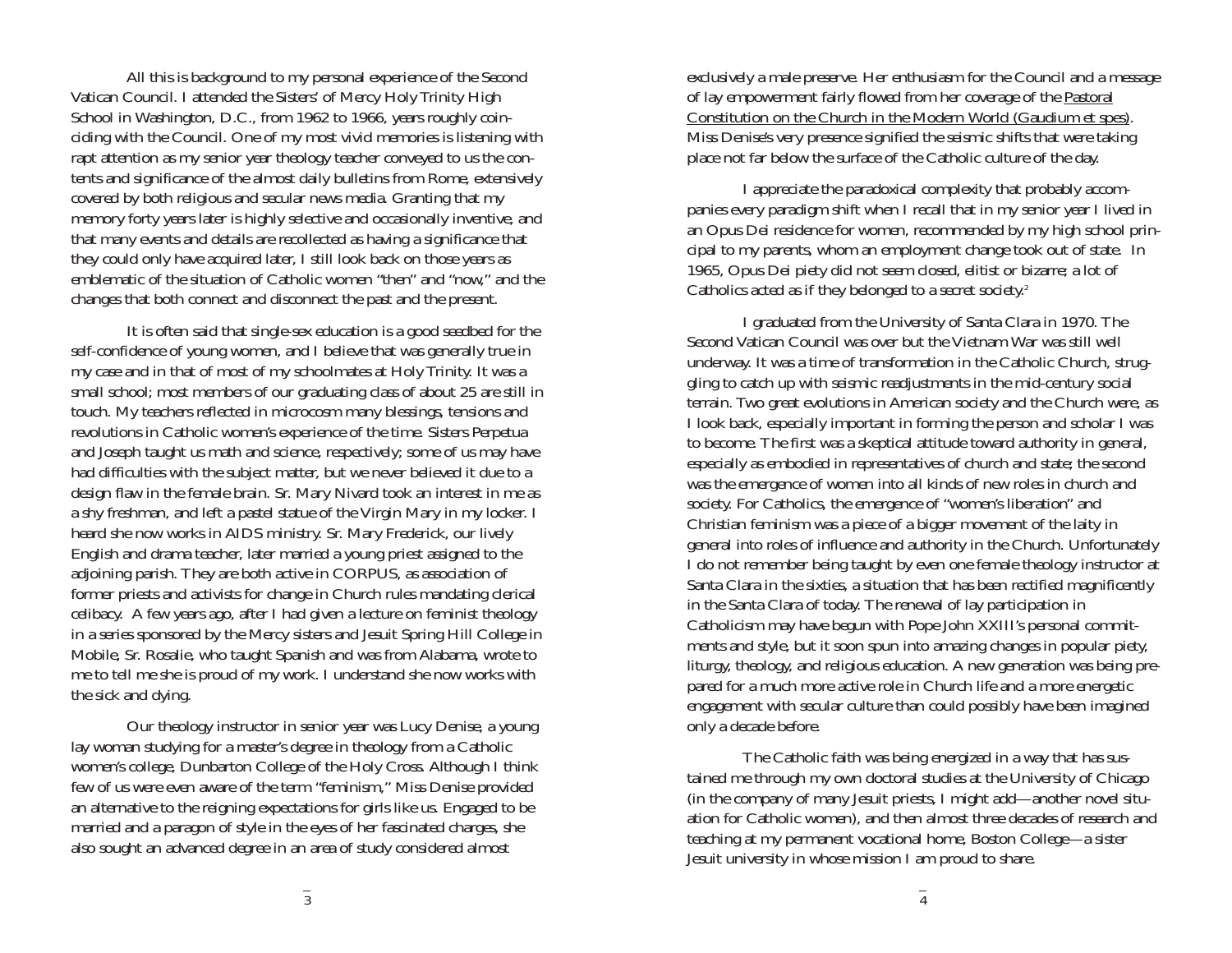As a woman who grew up largely before the Council, I remain indelibly marked by the role expectations that went with the territory (wife and mother, and in a prescribed mode). This has even affected my theological vocation. My "field" of sex, gender and marriage was "assigned" to me more by opportunity more than by choice. (In grad school I had concentrated on ecumenical theology and on bioethics, but it turned out that young married women moral theologians were in demand to write about the sexual controversies occupying Catholics in the 'seventies.) Ultimately, I benefited from and thrived in the liberation of Catholic women now praised, if within limits, by the pope himself. My vocations as wife, mother, theologian, and professor are combined and intertwined in ways that were barely even conceivable before 1962. The Catholicism of the '50's could be narrow and superstitious, but it imbued me with a sense of the transcendent and of the presence of God in everyday life that carried many of my generation through the turmoil of change and its aftermath, steeped in a tradition that has always remained a home, even if not always a peaceful or comfortable one. I would never consider leaving the Catholic Church; it is my family. But the point of telling you all of this about myself is to illustrate that I represent a particular viewpoint; Catholic feminism will necessarily be pluralistic and dialectical. My story is the story of a white, North American, Vatican II, academic feminist who is also a wife and mother. The story of Catholic women is not complete without the contrasting stories of older women, younger women, and women of different social histories.

## **Catholic Women Now**

So then, moving to "phase two" of my reflections—how are things today? Is it true that "the more things change, the more they stay the same"? Yes and no. Being a Catholic feminist is still difficult, but not compared to the 1950's. And, since the 60's, Catholic feminism is increasingly widespread and encouraged. First, though, let us confront the difficulties.

Today, many young Catholic women perceive a very prominent "in your face" symbolic exclusion of women in the sacramental life of the Church, especially the celebration of the Eucharist, starring an all-male cast of major players. One of Boston College's 2001 doctoral graduates is a young theologian who has worked for the National Conference of Catholic Bishops, and is active in the pro-life movement. She remarks that she questioned as a child "why I referred to myself as a man when professing my faith," even though she had the opportunity "to present the gifts at the altar, to serve at the altar and to proclaim the Word to the community." After entering theological studies, she became "increasingly aware of the way in which the institutional church can be an alienating force in a woman's relationship with God and in a woman's service of God's people." She recalls a conversation with a young man who had confronted a presider after Mass, arguing that the Nicene Creed should not be used without the words "men" or "man." The questioner simply assumed on the basis of the English usage to which he was accustomed that the original Latin was vir ("man"), instead of homo ("human"). The phrase in question, homo factus est, when used of Christ, raises, as the young woman put it, "soteriological questions," if translated in a way that focuses on Christ's maleness<sup>3</sup>

Similarly, an undergraduate biology major who is in my "Feminist Theology" class this semester tells a poignant story in a class paper:

> When I think about the main messages of the bible, particularly the New Testament, what comes into my mind are the ideas of compassion, forgiveness, and love exemplified by Jesus. As a young girl attending church with my family I loved listening to the readings each week. I wanted to help the poor and the sick and do all of the things that were part of being a compassionate person. Perhaps this is why by the time I was in seventh grade I became a lector at my parish's youth mass, an activity I continued throughout high school, concluding with my final reading the Sunday I left home to attend Boston College.

> Each year however there was always something that bothered me about Paul's letter to the Ephesians. *"Wives should be subordinate to their husbands as to the Lord"* (Eph 5:22). *"Husbands, love your wives, even as Christ loved the church…"* (Eph 5:25). Every time I heard these words read or read them myself they bothered me. After all it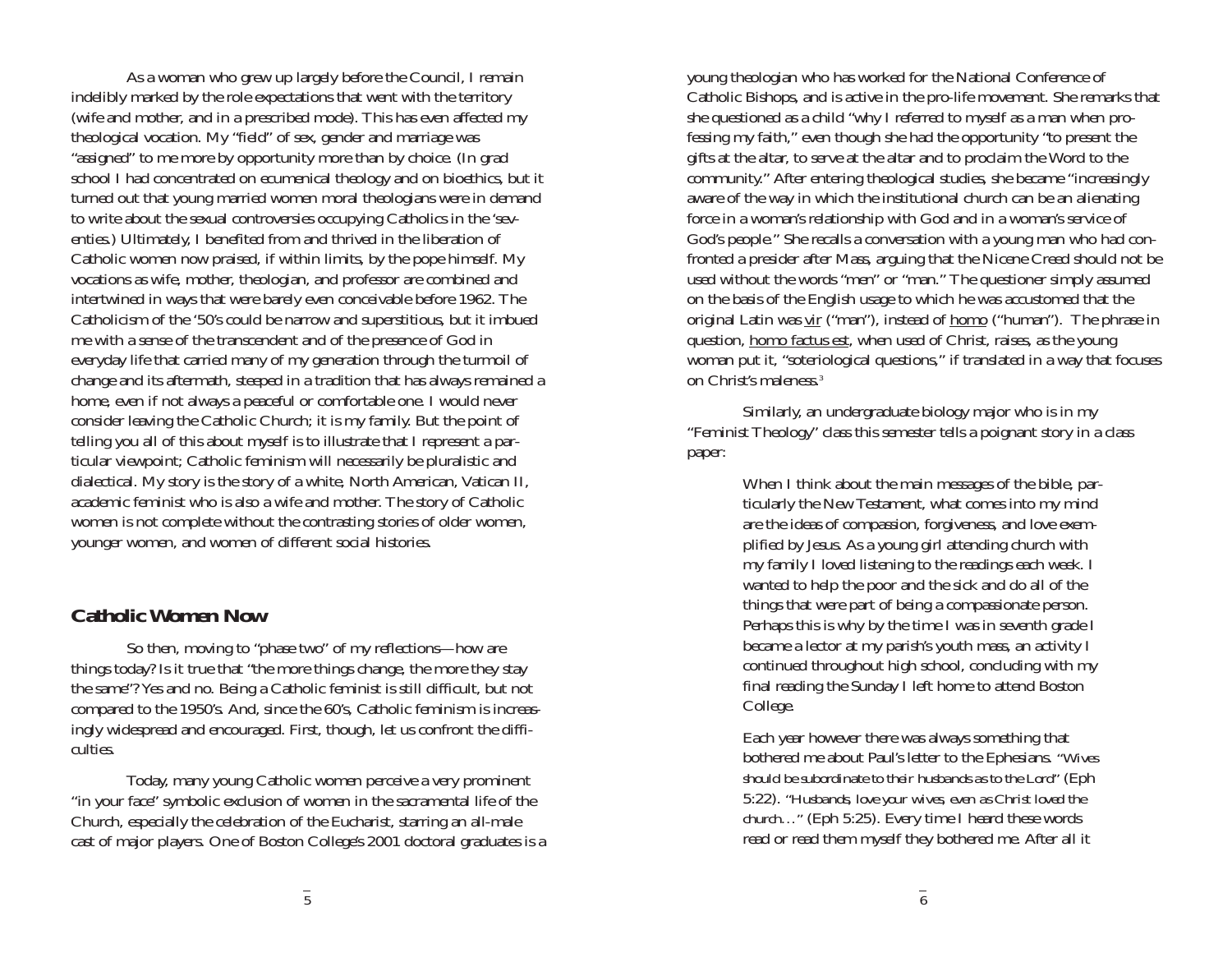seemed rather unfair that as a woman I should subordinate myself to my husband when all he would have to do was love me in return. Before I knew anything at all about feminist theology and interpretation of the canonized bible I felt strangled by these words and others like them that can be found throughout the New Testament. For me as a woman of faith it is hard to disbelieve the bible, but it is harder to accept the words condemning me to a quiet and subordinate existence cleaning the home and caring for children. My solution until now was to ignore these passages. Most Sundays I would go to church and enjoy the readings and homilies and when these passages were read I would refuse to think about them.4

Both of these young Catholic women have taken advantage of opportunities for women in the church that were nonexistent before Vatican II. Nonetheless, they are aware of a subordination and exclusion of women that eats at the heart of their liturgical experience. This is all the more striking in a culture and educational system today in which equal goals are held up for women and men as never before.5

The perception of a cultural misfit between roles for women in the church and what they rightfully expect in the larger society is not limited to students. Nor is it only a perception, with no basis in fact. In a recent review of a book on women at the Vatican, the editor of the lay Catholic weekly Commonweal, Margaret O'Brien Steinfels, describes "'a man's world and a clerical one with an 'ecclesiastical purple ceiling.'" Although around 400 of the 3,800 Vatican employees are women, most hold clerical or administrative positions, such a secretary, telephone operator, accountants, and translators. Some professional women have recently joined staffs as art experts and archeologists, and one of the highest ranking women is one of five directors of Vatican Radio. "Few lay people, men or women, or women in religious orders rise above midlevel positions in Vatican government departments…governed by archbishops. Clergymen are preferred over the laity, men over women and lay members of Opus Dei and Focolare—two movements favored by the current papacy for their traditional piety and discipline—are preferred over ordinary, if better-qualified, lay employees."6

Of course, traditional role expectations have not completely gone away in the culture either, even in North America, so it is even more lamentable that the church reinforces and even exploits them, rather than offering a strong, consistent critique. For example, women still carry far more than half of household and childcare responsibilities; law forms and corporations "accommodate" these inequities by installing a "Mommy track" that permits women to work fewer hours than men, at the expense of their career advancement; and sexual manipulation of women continues under the guise of sexual exploration and satisfaction. Familiar examples abound, including high abortion rates, divorce rates that leave women and children worse off financially, the campus pressures of a "hook-up" culture, and the popularity of TV shows like "Sex and the City," the main goal of whose sexually liberated characters is still to get and keep a man. Obviously feminism is still called for as a cultural movement. But does Catholicism have any important resources to bring?

## **Theological Resources**

In "phase three" of these reflections, I would like to draw on two resources that may at first seem to have opposite agendas: John Paul II and feminist theologians. My main point with regard to the pope is that he is a transitional figure on a relatively short but fast-moving trajectory of Catholic teaching toward the equality of women. Until the middle of the twentieth century, official Catholic documents (like Pius XI's Casti Connubii, 1930) still taught that women should be subordinate to their husband's authority, and should not even control their own economic affairs. It was virtually taken for granted in the Catholic world, as elsewhere, that women's place is in the home, that motherhood or virginity defined and fully accounted for women's social place, and that any other options would sully women's dignity and threaten the whole social order.

While John Paul II still regards motherhood as somehow definitive of women's personality, and women's highest calling, he has taken important steps in demanding women's access to public roles, equal pay for equal work, respect for women in the family, and the protection of women from violence. Many of his writings could be cited, but I will focus on the one I regard as the most unusual in this regard, his 1995 "Letter to Women,"7 written in preparation for the United Nations World Conference in Beijing on the status of women. The occasion of this letter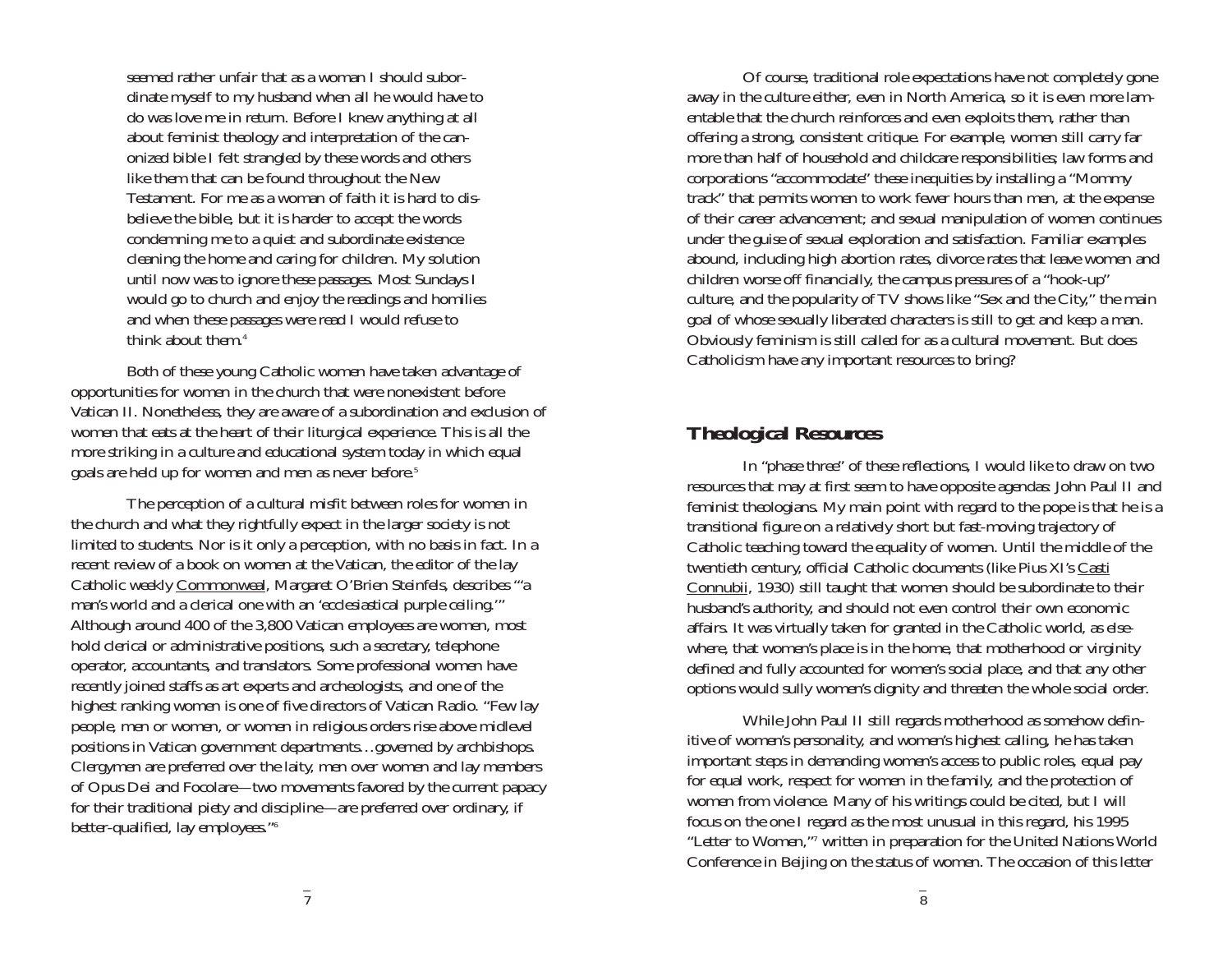is also a helpful reminder that not all women to whom this letter is addressed have the advantages of relative physical safety, basic needs met, and legal protection that most of us here enjoy.

First of all, here as elsewhere, the pope views women on the basis of a theory of the complementarity of male and female natures that is problematic from a feminist viewpoint. On the one hand, feminists can agree with the pope that it is easy to observe actual differences in stereotypical male and female behavior, and we certainly have different roles in reproduction. But many take issue with saying that behavioral "gender" differences are due entirely to biological "sex" (and not social conditioning), or with saying that whatever differences do exist should result in clearly different social roles for women and men. To be fair to the pope, although he defines women as mothers much more strongly than men as fathers, he never says that women should not participate in other roles outside the home in society. When we get to roles in the church, it is a different story, as we shall take up later.

In general, John Paul II has a rather romantic view of women as endowed with a special "genius," enabling them to "see persons with their hearts" (no. 12). This might seem benign if unrealistic, except for the fact that this complementarity model still plays into the assumption that women are destined for nurturing, altruistic roles, in which their natural sentimentality, emotionality, and sensitivity can be channeled and protected. Employment practices at the Vatican do not give me a great deal of confidence that the theory of the special genius of women has led to significant vocational advancement for women, or their access to positions of authority, within the church itself.

Nonetheless, on the positive side, the pope's "Letter," beyond giving thanks to mothers, sisters, and consecrated women, declares, "Thank you women who work!," naming the contributions of women to culture as indispensable (no. 2). Referring to "the great process of women's

liberation," he states that "Women's dignity has often been unacknowledged and their prerogatives misrepresented; they have often been relegated to the margins of society and even reduced to servitude." Moreover, he apologizes for members of the church (though not, as he should have, the institution as a whole) who share in the blame. He commends the "great process of women's liberation" (no. 3). This is a process that the pope admits "has met with many obstacles," and one that he views as "still unfinished" (no. 6). Finally, he condemns violence against women, especially sexual violence (no. 5). Overall, the John Paul II's advocacy for women gives me hope that he is furthering a momentum within the church as well as society toward gender equality, even if accomplishments to date remain ambiguous. To further these developments, we will need to turn to the theology of Catholic women themselves.

Happily, feminist theology is a huge and flourishing field.<sup>8</sup> Unhappily, my representation of it will be quite limited, focusing on incarnation, sacramentality, embodiment, and the ethical corollary of these ideas, Catholic social teaching. I hope this sample will tempt my audience to delve into Catholic feminism's riches for themselves.

Key both to sexist traditions and to feminist theology is the person of Jesus Christ. For all Christians and not only for Catholics, of course, the figure of Jesus is key to identity and to salvation. The event of the incarnation of God in a human being, Jesus of Nazareth, is attested in a plurality of forms in the New Testament, and has been defined and refined doctrinally through the ages, especially at the early landmark Trinitarian and Christological councils, Nicaea and Chalcedon.9 Distinctive of the Catholic tradition is the importance of the incarnation in grounding a generally "sacramental" view of reality. The life of faith is structured around a sacramental system in which events and realities in "ordinary life" become occasions of the redemptive inbreaking of the divine. The fact that Jesus Christ unites in his person a human and a divine nature signifies that all creation is blessed, and that human experience itself can be revelatory of the divine. In Jesus Christ, human nature is lifted into unity with God. (In contrast, some Protestant traditions place a greater emphasis on the infinite distance between God and humanity, the sinfulness of humanity and the brokenness of creation, and a greater theological and practical emphasis on the cross as defining what Christian identity is about.)

Stephen Happel's and David Tracy's concise classic, A Catholic Vision, states the importance of sacramentality for Catholics in this way: "God's action for humanity is so real and lasting that it abides as his gift in every dimension of our existence." The sacramental rituals are "signs prayed by the faithful community." They use the "natural signs of cleansing water, strengthening oil, nourishing food, the promising word, and reconciling or confirming hand" to connect the community with the events of Jesus' own life, including his baptism, anointing in the Spirit, table fellowship with sinners, loving faithfulness, words of forgiveness, and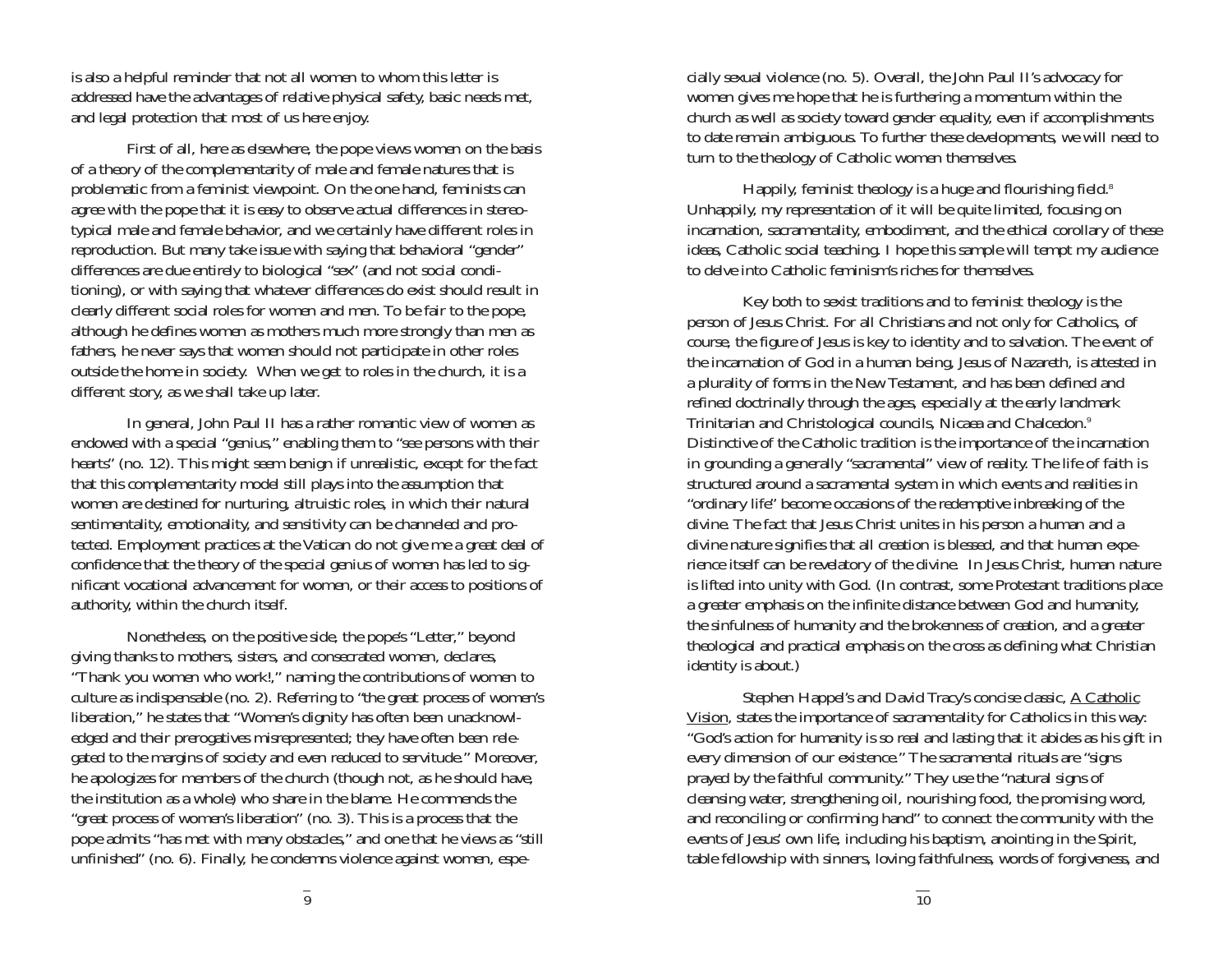call to apostolic leadership, as well as his death and resurrection.<sup>10</sup> Obviously, the Eucharist is the central Christian sacrament, one shared by all Christians. The sacraments may be understood within the liturgy of the church as having not only an expressive but a formative relation to belief and doctrine. What we practice together shapes what we believe about our world and ourselves. In the fifth-century maxim, lex orandi lex credendi ("the law of praying is the law of believing").11 This makes it crucial that our sacramental practice reflect the realities of the divine-human relationship, and truly embody God's presence in the word through Jesus Christ, and humanity's redemption through the incarnation, death and resurrection of Jesus. Therefore it is very important to address the fact that many younger Catholics, women and men, experience the Eucharistic liturgy as a symbol of the Church's reluctance to fully include women in the mysteries of incarnation and salvation.

It is arguable that current catholic Eucharistic practice does not reflect Jesus' own practice in calling and forming a community of disciples. A key inspiration of feminist theology is New Testament texts that portray Jesus interacting with women, calling women to be his disciples, appearing as risen first to women, and sending a woman (Mary Magdalene) to announce the gospel to the other disciples (John 20: 11- 18). On the other hand, the maleness of Jesus, and the post-resurrection proclamation of Jesus Christ as the Son of God, has been used historically, doctrinally, theologically, and sacramentally to make women second-class citizens in the Catholic Church, and to exclude them from roles reserved, either by official norms or by widespread practice, for men.

Authors like Elisabeth Schussler Fiorenza, Elizabeth Johnson and Catherine LaCugna<sup>12</sup> have argued eloquently that Jesus called all persons to equal discipleship; that Jesus saves us through his humanity, united with God and offered on the cross, not through his maleness; and that the communion of three persons in love, as a metaphor for the divine, provides a model for human equality in the church. Nevertheless, official church teaching still maintains that women cannot represent Christ in the Eucharistic sacrifice because Jesus did not call women equally with men, and that the priest's maleness is essential to his serving as an icon of Christ.13 Since most Catholic feminists have decided that an unjustly hierarchical and authoritarian church does not provide a structure of ordained ministry in which they want to participate, they have "decentered" the struggle for ordination "in favor of working for systemic change." Yet,

according to one feminist ecclesiologist, it is still impossible to deny that "the continued exclusion from ordination remains a potent symbol of women's wider exclusion in the Roman Catholic church."14

A feminist sacramental vision would include the possibility of women's ordination, but it would also have much wider ramifications. Susan Ross declares that sacramental theology should be entirely reconceived on the basis of women's experience, and that for feminist theology, "the crucial question is whether human physical differences ought to carry the theological significance they have come to bear."15 She rejects oppositions between body and spirit, female and male, and instead urges that sacramental theology be reestablished on the basis of a more integrated view of nature and humanity, male and female. Ironically, partly because they have been excluded from mediating grace in the sacramental system, women have developed a more genuinely and broadly "sacramental" understanding of "the sacrality of the everyday." "At its heart," however, the Eucharist should not symbolize divisions and hierarchies within the community of Christ or the human community, but "the extravagant self-gift of Christ and the unity of the community in all its diversity and ambiguity."16

The Eucharist should unite men and women, races and classes, peoples of every nation, and even the church and the world. The Catholic sacramental vision sees redemption in Christ as inclusive of all peoples and even all faiths, not as an exclusive gift that only a few receive, and which they must protect in a church set against the world. In a Catholic sacramental vision, Christ's last supper and sacrificial death are reenacted in memory of his table fellowship with those who were social "outsiders," in honor of the mission of the early church to all peoples and nations, and in continuity with our historic Catholic social justice tradition that is committed to transforming the world.

### **Catholic Feminism and Globalization**

This tradition offers an important point of connection between a specifically Catholic feminist theology and the challenges of globalization, and thus inspires a fourth and final phase of reflection on what it means to be a Catholic feminist. Feminism in general comes out of women's experiences of injustice, and is committed to social change, toward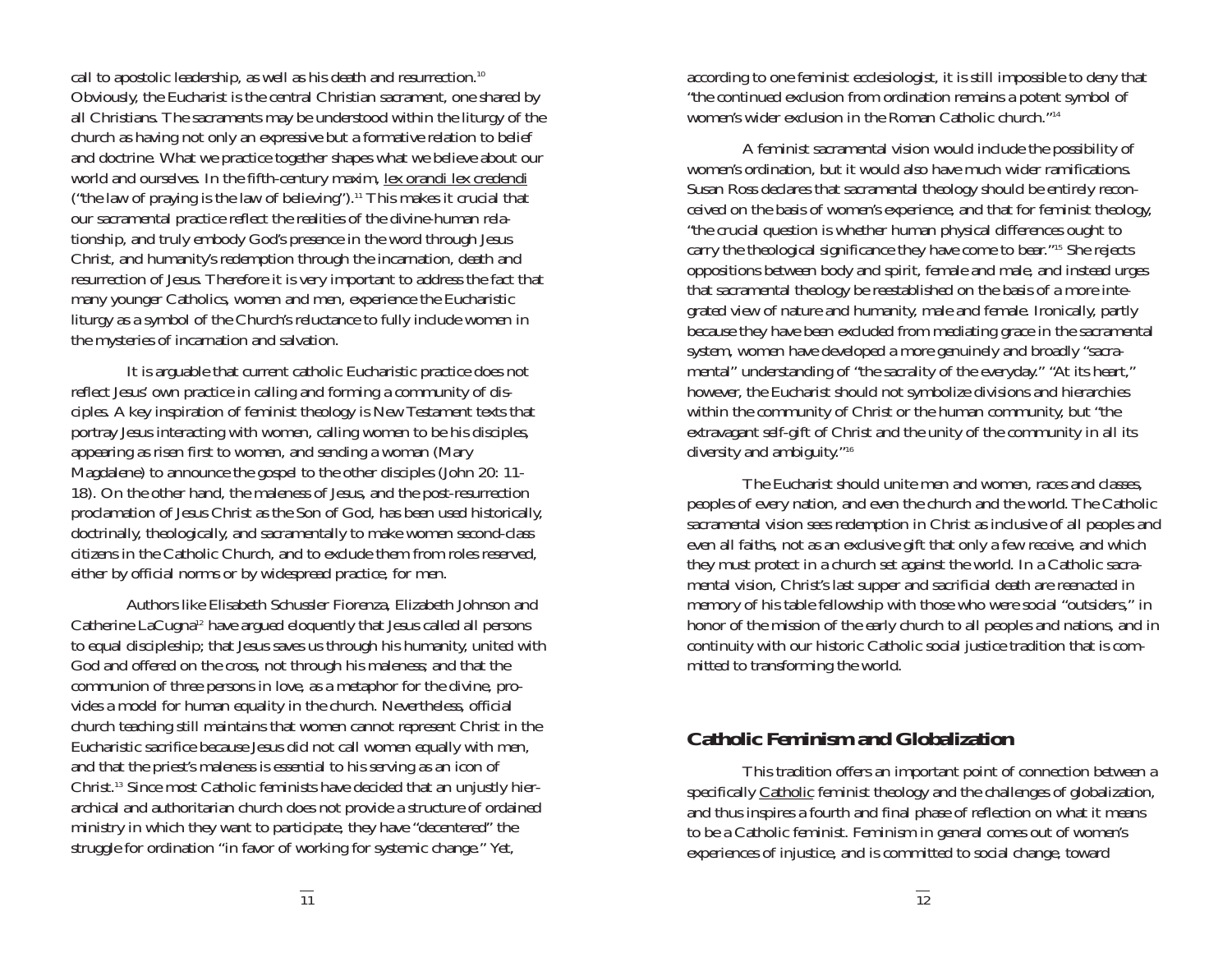equality for women and men. Feminist theology uses the resources of religious traditions to argue for women's dignity and to recover or invent images that can provoke believers to imagine a more gender-equal religious community. Virtually all feminist theologians also hope to expand this movement toward the equality and full participation of women beyond the churches into society in general. With the advent (or at least acceleration) of globalization, this has become a world-wide cause. However, globalization also brings new challenges to activism for justice.

The definition of globalization, its effects, and its possibilities have been the subject of many other analyses delivered at Santa Clara recently.17 Though there is much that can be said about globalization, I will name only two issues of clear relevance for the feminist project. First of all, the expansion of worldwide economic institutions on a market model has meant ever greater control over resources by those who are already economically advantaged, and the destruction of local subsistence economies. One result is that the poor suffer most, and among the poor, woman and children. In a 2002 conference on the "option for the poor," held at the University of Notre Dame, the Mexican theologian, Maria Pilar Aquino, made a plea for the dignity of women in the context of the dehumanizing side of globalization. She stressed that, in today's world, an option for the poor means an option for women.<sup>18</sup>

Second, worldwide communications technologies have made it ever more obvious that basic cultural values and the social systems based on them vary widely around the globe. This is acutely evident whenever violence breaks out between or among competing ethnic, national and cultural groups, who war for contested resources, territory, or political control. If violence is so often the answer to cultural and political differences, then what can it possibly mean concretely to speak of an inclusive sacramental vision, the transforming unity of peoples in Christ, the celebration of women's embodiment as revealing redeemed humanity and even the divine, and so on, and so on?

Catholic feminism carries forward the insights of the papal encyclical tradition that for over a century has focused on the common good, and on the interdependence, rights, and duties of all. Though in fact, this justice tradition has exhibited the same bias toward viewing maleness as normative humanity as has theology and internal church practice, it bears within it the seeds of a more egalitarian agenda. Some

movement in this direction I illustrated earlier through the pope's call for greater justice for women in all social situations and cultures. The main contribution of Catholic feminist theology to the global cause of justice for women is the idea that it makes sense to speak of the "full humanity of women"19 because there is a commonality of basic human needs that is shared cross-culturally. It is at least possible in principle for all cultures to recognize that both women and men are entitled to certain basic material and social conditions of "human flourishing." Though sin abounds, grace as well abounds throughout human societies, reaffirming the nature we have in common and elevating it to new levels of healing and reconciliation. The Catholic justice tradition is at once broadly humane, profoundly sacramental, and persistently optimistic about the possibility of personal and social conversion.

A lesson that feminist theologians are learning, however, is that "full humanity" and "human flourishing" are complex realities that, beyond basic needs, cannot be conclusively defined in detail. They require constant renegotiation from different cultural and social locations. Just as Catholic theological tradition has tended to exclude women, Catholic women and other feminists have tended to exclude "other" women when defining just what women's needs are and what feminist commitment requires. Originally a "first world" North American and European academic phenomenon, feminist theology can and should also learn from listening to the experiences of women of more diverse backgrounds. When I was a teenager sitting in a theology classroom at Holy Trinity High School in Washington, D.C., I lived in a de facto segregated city. We only had one black girl in our class of twenty-five. Although I at least remember her as an "integrated" member of the group, I think it was largely because she left most of the distinctively African-American parts of her culture at the classroom door. She did come to a twenty-fifth year dinner reunion of "the girls," sharing long-term friendships with some of her classmates. However, it was only in the mid-sixties, when the civil rights movement touched our little enclave, that the white girls became really aware of the violence blacks were suffering in the South at the hands of white murderers, or of the suffering that systemic exclusion was causing to people right in our own city. Although certainly not virulent racists, I am sure my own parents used terms for black people (not the "N-word," but "colored" at least), and adopted attitudes toward them while shopping or in the workplace, that were disparaging if not outright insulting. Today that's what is called "white supremacy," but back then it was claimed as a God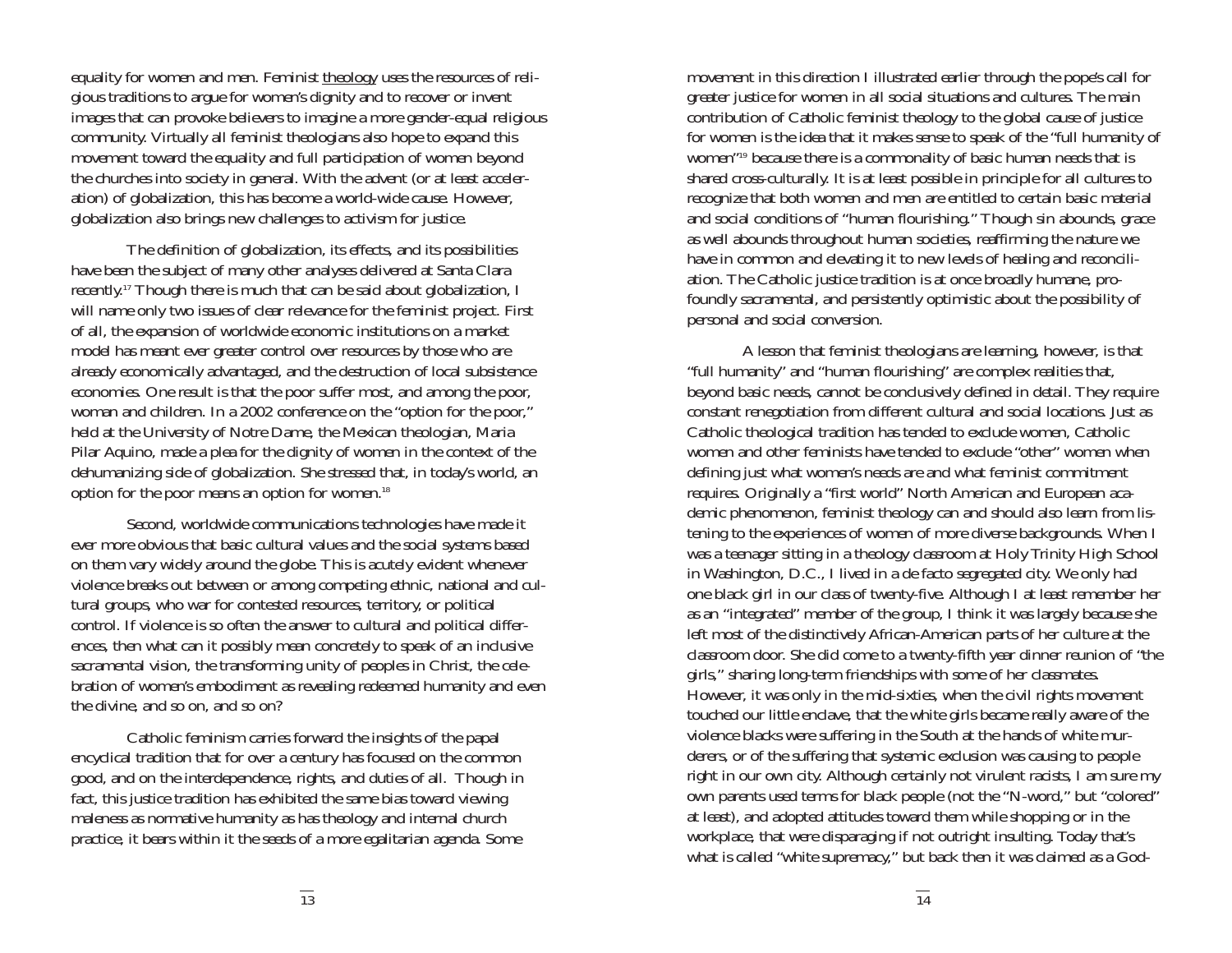given right in the South, and swum in as a fish does water by Northerners. I suppose, in D.C. and Northern Virginia, I lived somewhere in between.

In a book wonderfully titled <u>White Women's Christ, Black</u> Women's Jesus, Jacquelyn Grant identifies consequences of such limits of perspective. White women and black women are not equal partners in the struggle for women's liberation. "It would seem to me that the language of partnership lends itself easily to White women who, for the most part, have been a part of the oppressing class….Since White women and men share the same racial identity, Black women perceive White women as being more oppressors than victims."20 Feminist theologians say "experience is the crucible for doing theology," but what they really mean is "white women's experience."21 Therefore, their "liberation theology" is mere "empty rhetoric."22 In fact, feminist theology is both "White and <u>racist</u>."<sup>23</sup> Grant speaks for many non-white women when she insists that sexism, racism, and classism are all intertwined, and all three constitute part of their experience, an experience shared only partially by white academic women. This does not necessarily mean the end of the road for a more genuinely liberatory feminist theology, however. Kwok, Pui-lan, originally from Hong Kong, looks toward better communication and cooperation in the future.

> Asian feminist thinking will be different from that of America because of the particular sociopolitical context and a different church history [as a Christian minority]. Situated on the boundary, we constantly challenge our American sisters for their parochial understanding of Christianity which has been so much shaped by their indigenous culture. We also hold them accountable to develop a feminist vision which not only liberates middle-class women, but takes seriously the interconnectedness of the plight of third world women."24

For many younger Catholic women, especially those attending Catholic colleges and universities, an international dimension is already part of their faith and social commitment. Sometimes it seems that younger educated women are less interested in feminism than their older Catholic counterparts. This is to an extent true, partly because world of the former has begun to respond to the work of the latter for equality. Another reason is that, since first world women are enjoying more rights, the attention of Catholic activists has turned to other cultures. Catholic college students are increasingly aware of global injustice and poverty, of the role that wealthy nations play in contributing to oppression, and of the importance of trying to think and act in solidarity with the poor, both men and women. College women's feminist consciousness is influenced by this development. One result is that they realize that poor women worldwide suffer double and triple oppressions—of gender, race or ethnicity, and class. One of my students wrote a short paper reflecting on a recent service trip to El Salvador, in light of the writings of Latina feminists, including Brazilian theologian, Ivone Gebara.<sup>25</sup>

> We met with a group called Equipo Maiz, which began as an organization concerned with general education of campesino Christian base communities, but soon began holding workshops about gender because they noticed that in their other workshops, women never participated, even when directly asked to, always deferring to their husband or father to speak for them….At another Christian base community, located in a very poor 'neighborhood' of homes made out of sheet metal, I spoke to another woman. When I asked her about her experiences during the war, she matter-of-factly offered 'it was difficult…I was forced to sell myself in order to feed my children.'…My mind is still reeling from the stories of the Salvadoran women who shared with me their stories, experiences, faith, and lives last week. I cannot help but agree with…Gebara about the connection between poverty and much of the evil associated with a machismo culture. I am at once horrified by the injustices and inspired by the hope and strength of my new friends.<sup>26</sup>

For feminists in the United States, it is particularly important to incorporate the voices of Catholic women within our own borders, now writing not only in African-American "womanist" theology, but especially in Latina "mujerista" theology. Latina theologians, like Ada Maria Isasi-Diaz, Maria Pilar Aquino, and Jeannette Rodriguez bring as an important corrective to "traditional" feminist theology a new emphasis on women's relationships within the family, including motherhood. They tend to see the local community and base communities of faith as essential to their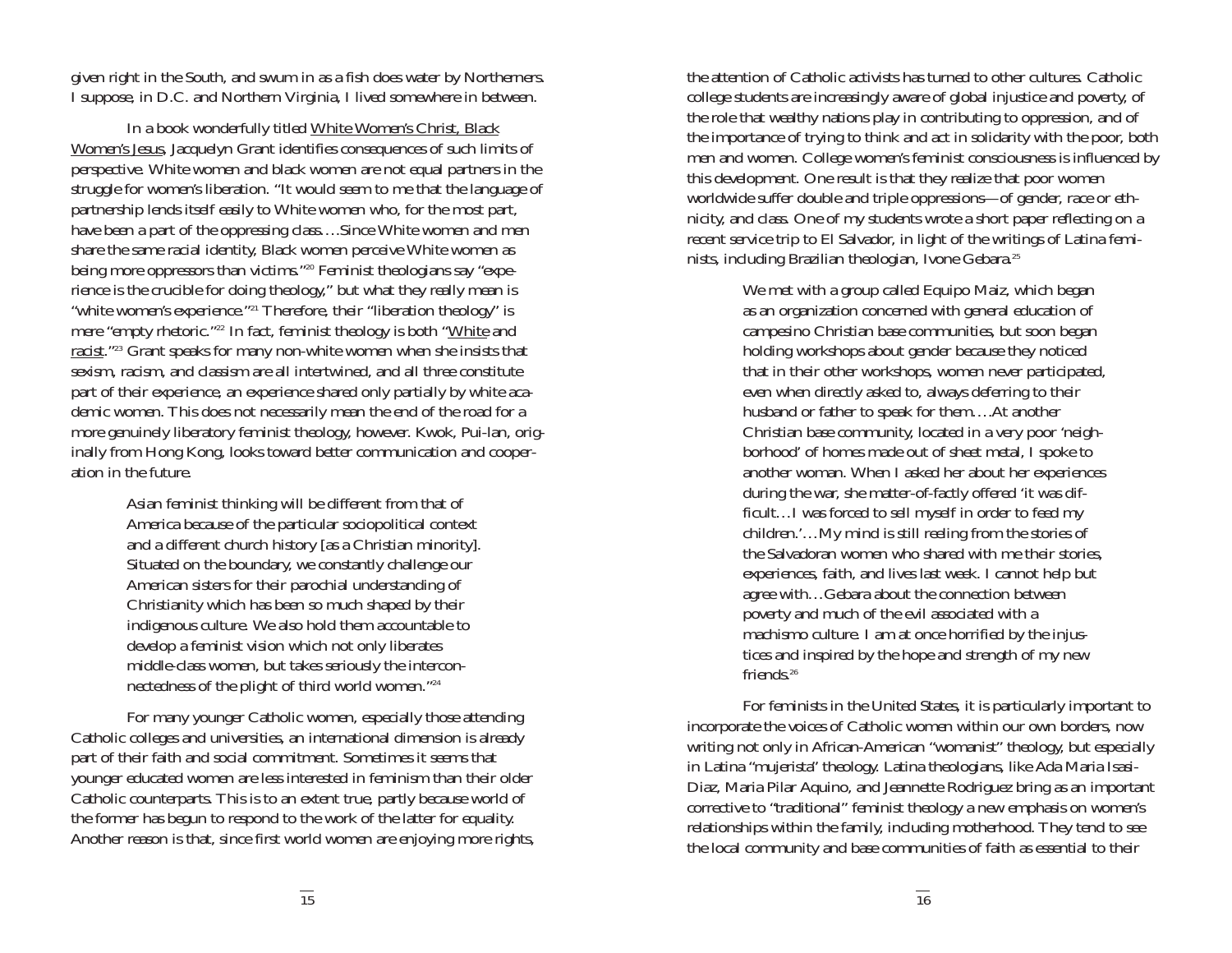self-definition and social agenda, and therefore do not isolate women's rights from the network of social relationships.

Jeannette Rodriguez points out that "Latina culture is a culture of storytelling."27 Stories are a way of rooting identity and theology in histories and relationships, and also of drawing the listener imaginatively into the story and experience of another. Rodriguez tells stories of her mother and grandmother, stories of Our Lady of Guadalupe, and stories of her friends telling stories. Like the slave narratives recounted by many "womanist" theologians, these stories are a way of reweaving the past into a meaningful future, and of connecting women with other women, past and present, and with their networks of family and support. The typical "feminist" theologian will note in such stories a strong dimension of love and strength in the face of immense suffering and a dire struggle to survive, experiences that are much less likely to part of the recent history of the white middleclass feminist.

These stories help us recover, first, a sense of empathy and solidarity with those whom our societies have oppressed; and second, an ability to speak more honestly and profoundly about human suffering. Both feminism and Catholicism are committed to social change, and to engaged action to bring about change. Yet it is necessary to confront the fact that suffering is an inevitable part of human existence, that a good deal of suffering is caused by human sinfulness, including our own, and that the only honest and effective way to combat suffering is to be willing to accept some part of the burden of Christ's cross, in solidarity with "the poor." I doubt that I can compare feminist theologians to Christ, but maybe we can at least walk part of the way with Simon of Cyrene, sharing in some partial and temporary way the injustices that oppress our sisters.

As Shawn Copeland warns, womanist theology "repels every tendency toward any ersatz spiritualization of evil and suffering, of pain and oppression." Instead, it seeks to clarify the meaning of liberation in Jesus Christ, by "remembering and retelling, by resisting, by redeeming."28 The insight I want to stress here is that resistance and redemption are possible, but only if we tell the story honestly and commit ourselves to doing things differently, albeit with the missteps and failings that are practically unavoidable. The step between solidarity and hope is repentance.

In preparing this lecture, I struggled to find a conclusion. Every summary statement seemed superficial, every exhortation platitudinous.

I finally decided that the most fitting ending would be an open ending not an ending, but a beginning. Christ's "incarnation" as a human being continues in the "body of Christ" that is the church, its evolving tradition, and its sacramental vision. This tradition and vision include both genders, all races and nationalities, the oppressors and the oppressed, perhaps even all religions. In the body of Christ, there is no male nor female, Jew nor Greek, slave nor free—for we are all one in Christ Jesus our Lord (Gals 3:28). In our symphony, a voice like mine should not carry the final note. My conclusion is thus an invitation—to younger women, to women of color, to less privileged women, and women of different cultures and continents. Together we can fill in the details of women's roles in the church of the twenty-first century, and teach the church how to be a better advocate for women globally. "Invitation" is really the wrong word. These women already are shouting out in the exuberance of the poet Maya Angelou (imagine here not my voice but that of Jacquelyn Grant, who has given me the quoted verses):

> Leaving behind nights of terror and fear I rise Into a daybreak that's wondrously clear I rise…. Bringing the gifts that my ancestors gave I am the dream and the hope of the slave. I rise. I rise. I rise.<sup>29</sup>

And are these lines not a modern-day rendition of Mary's Magnificat (Luke 1:46-55), drawing us all into God's ongoing revelation, by celebrating a woman's revolutionary destiny?

My soul magnifies the Lord,

And my spirit rejoices in God my Savior, For he has looked with favor on the lowliness of his servant. Surely, from now on all generations will call me blessed; For the Mighty One has done great things for me And holy is His name…. He has brought down the powerful from their thrones

and lifted up the lowly….